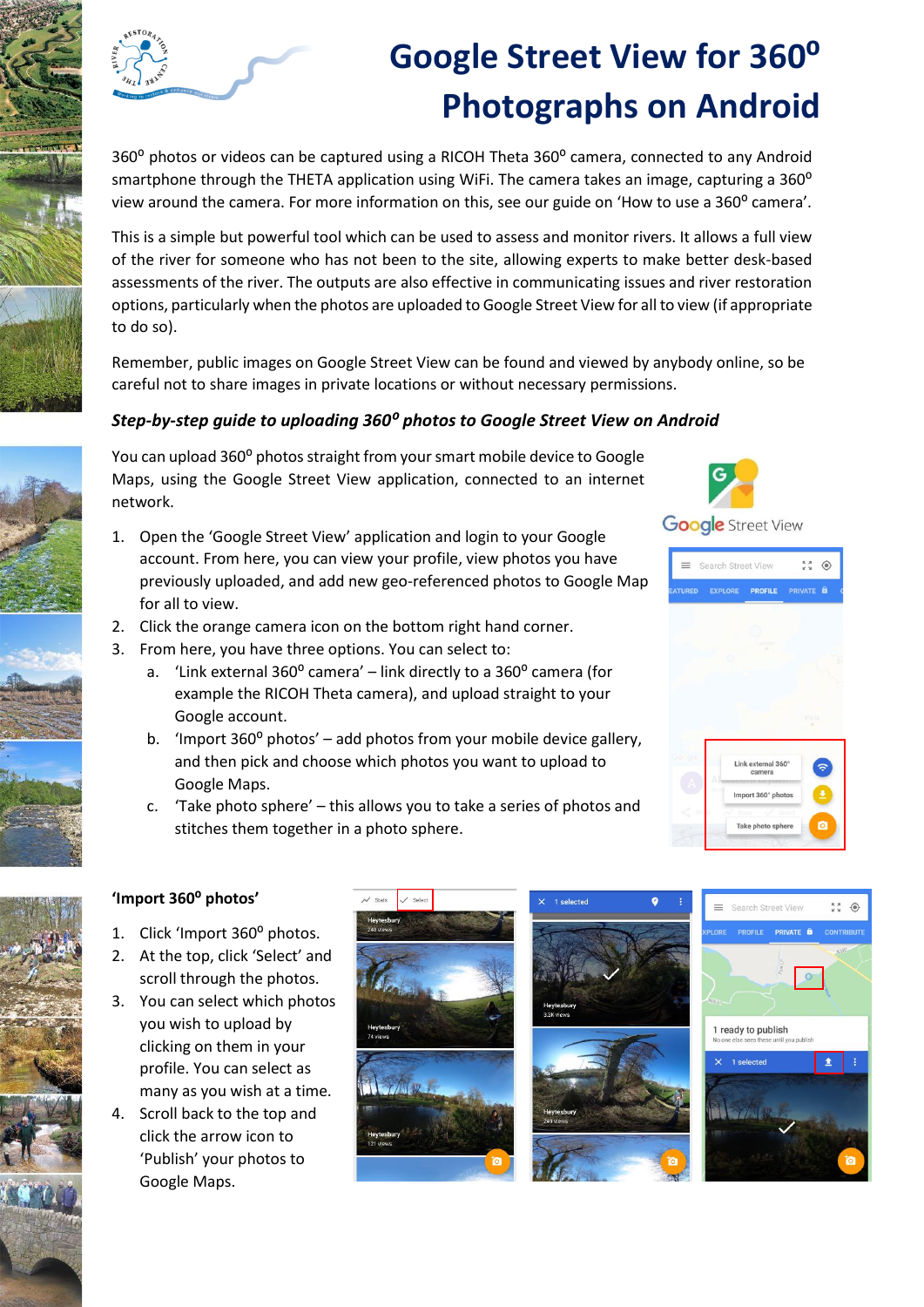

5. As your photos are geo-referenced, once they are published they will show up as blue dots on the map. Click on a blue dot to view the 360° photo at that point.

## **Orientate & link your 360⁰ photos**

This is an important step to ensure your photographs are facing in the direction they are captured. This means they need to be oriented or positioned appropriately.

- 1. In the 'Profile' tab, click to select the photos you would like to orientate or link to another.
- 2. Click the three dots in the right hand corner to show the menu, and select 'Move and connect photos'.
- 3. The photos will appear as dots, with some faint grey lines between them. To connect two photos (i.e. in a chronological order along the channel), click the faint line to turn it a darker grey, and confirm the connection.



- 4. To alter the orientation of a photo, select the numbered dot, and a red cone shape will appear on the dot.
- 5. Swipe the image along the bottom of the screen to move the red cone shape, also altering the photos orientation on the map.
- 6. When you are happy with your edits, click the tick symbol in the top right hand corner of the screen.
- 7. To view your connected photos, select a photo from your profile and use the arrows to move along to the next photo in the connection. (Note that if you connect several dots, this may appear as a line on the map, rather than dots (similar to Google Street View when you click the Yellow Peg Man)).